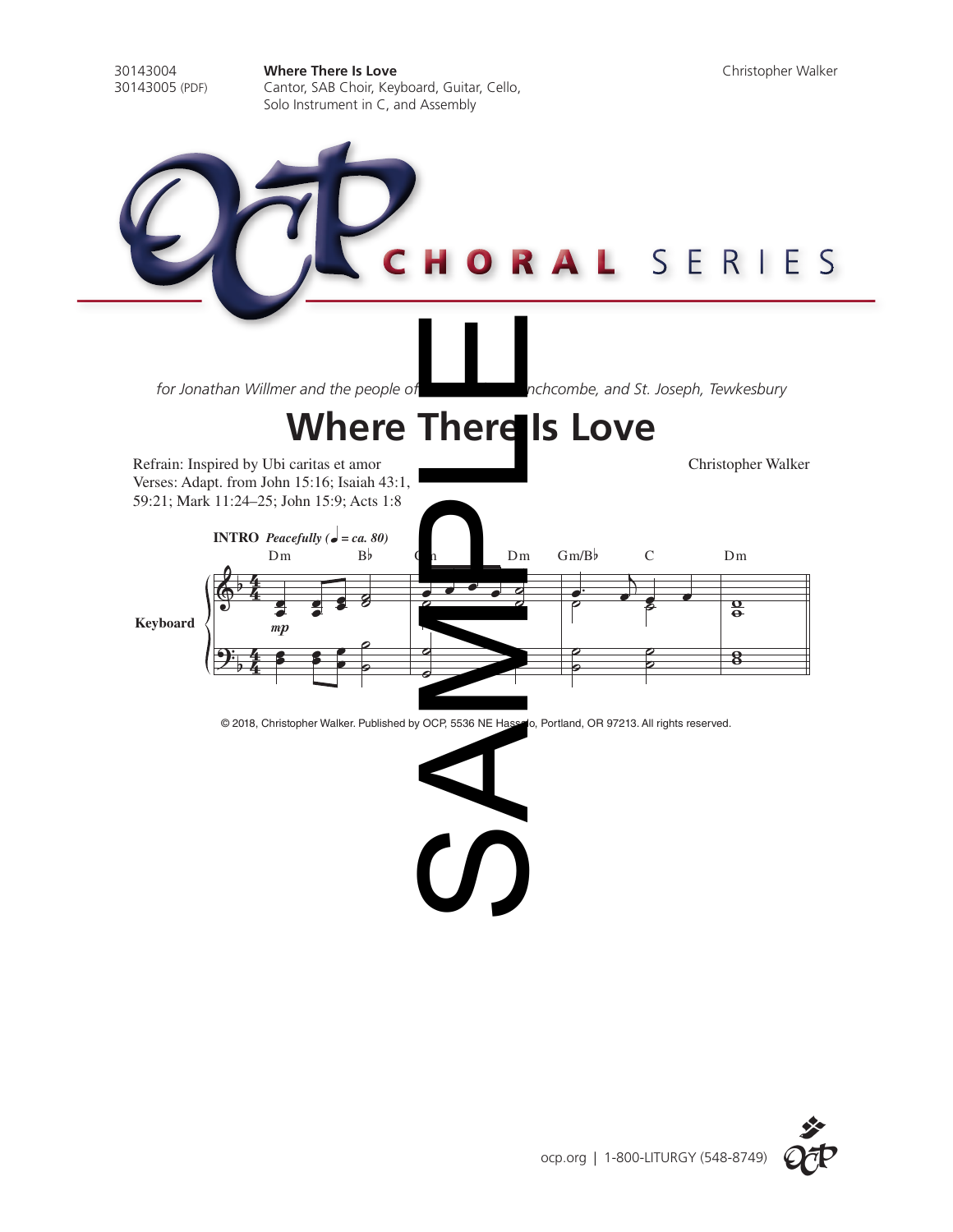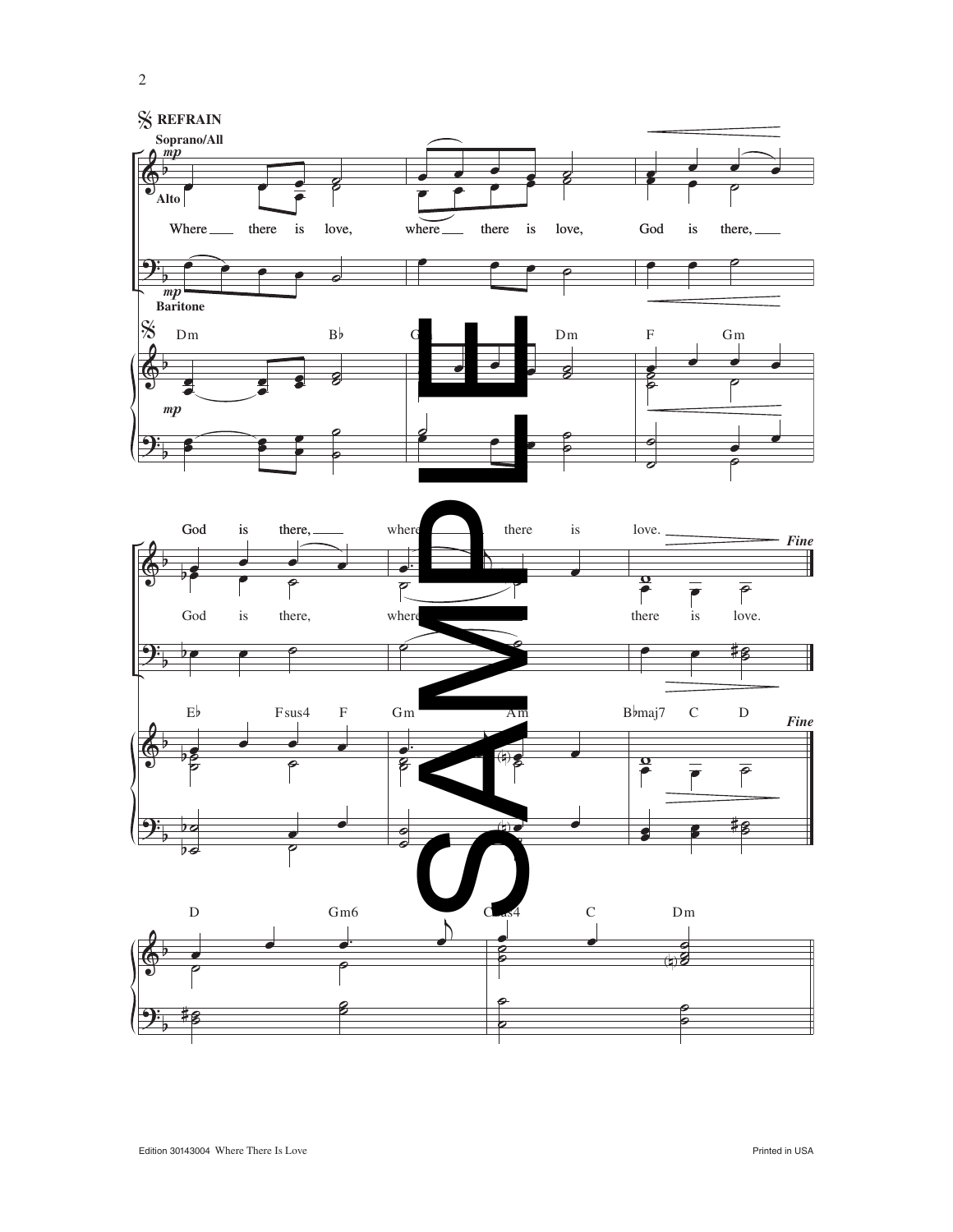



Where There Is Love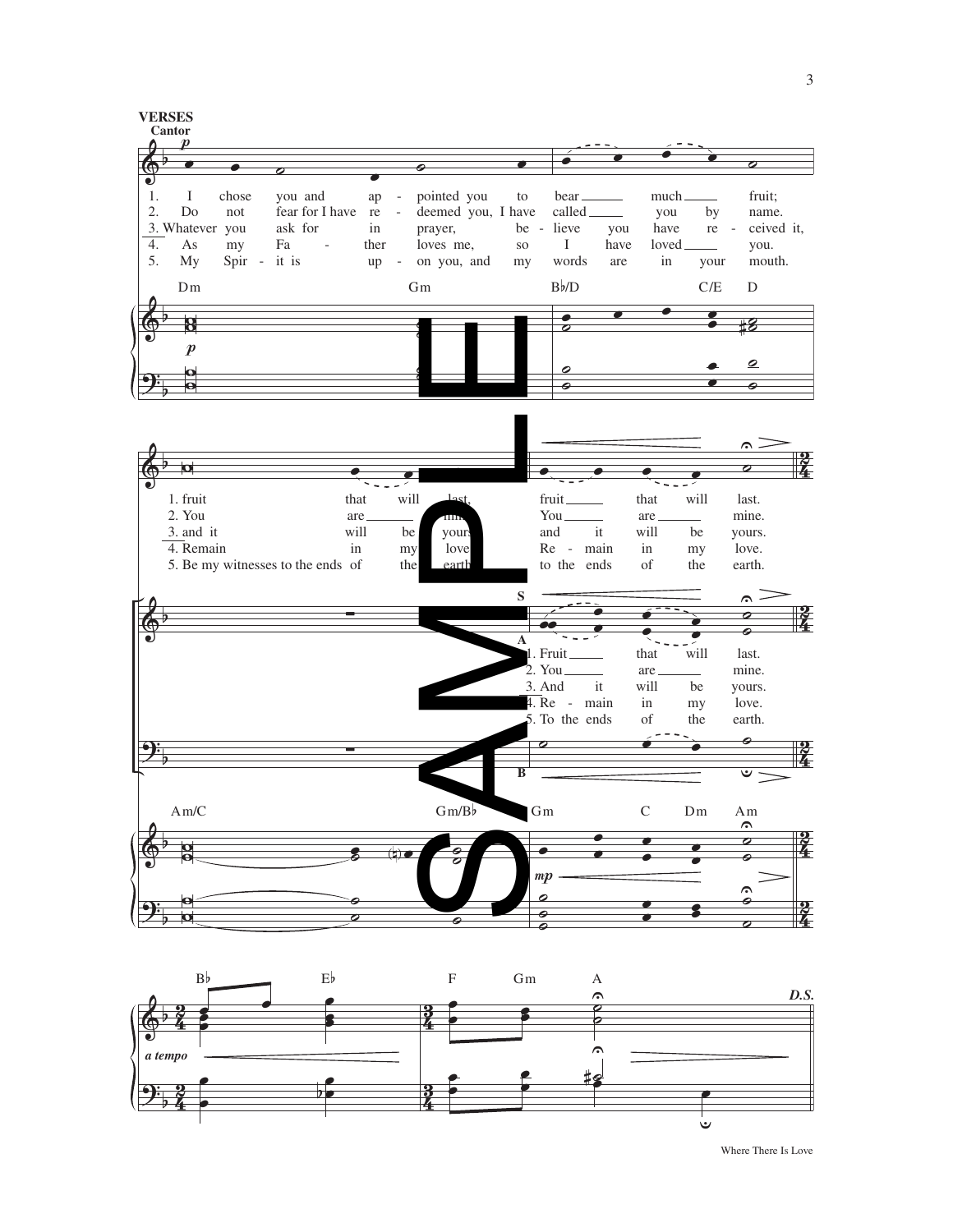*for Jonathan Willmer and the people of St. Nicholas, Winchcombe, and St. Joseph, Tewkesbury*

## Where There Is Love

*(Guitar/Vocal)*

Refrain: Inspired by *Ubi caritas et amor* Christopher Walker Verses: Adapt. from John 15:16; Isaiah 43:1, 59:21; Mark 11:24–25; John 15:9; Acts 1:8

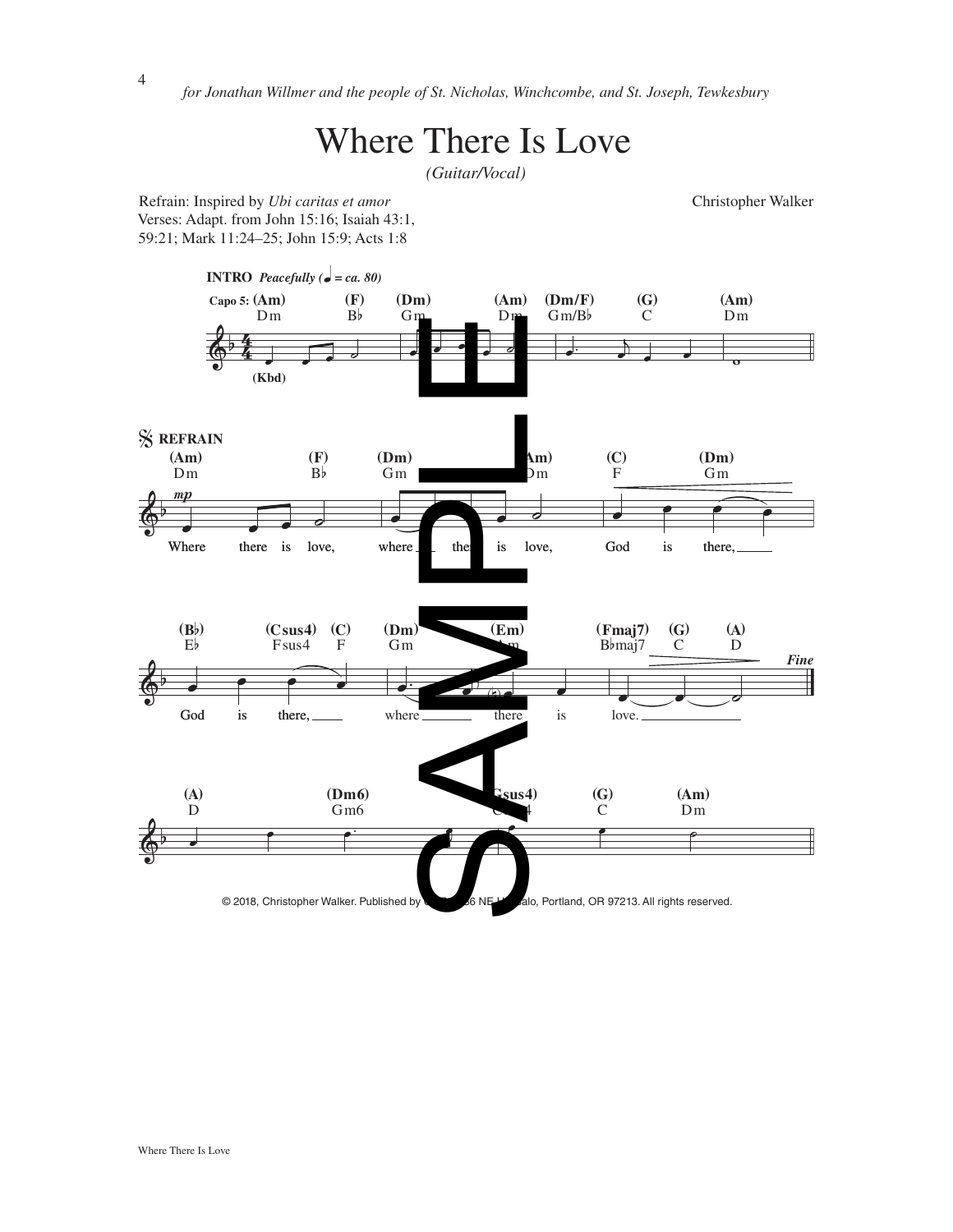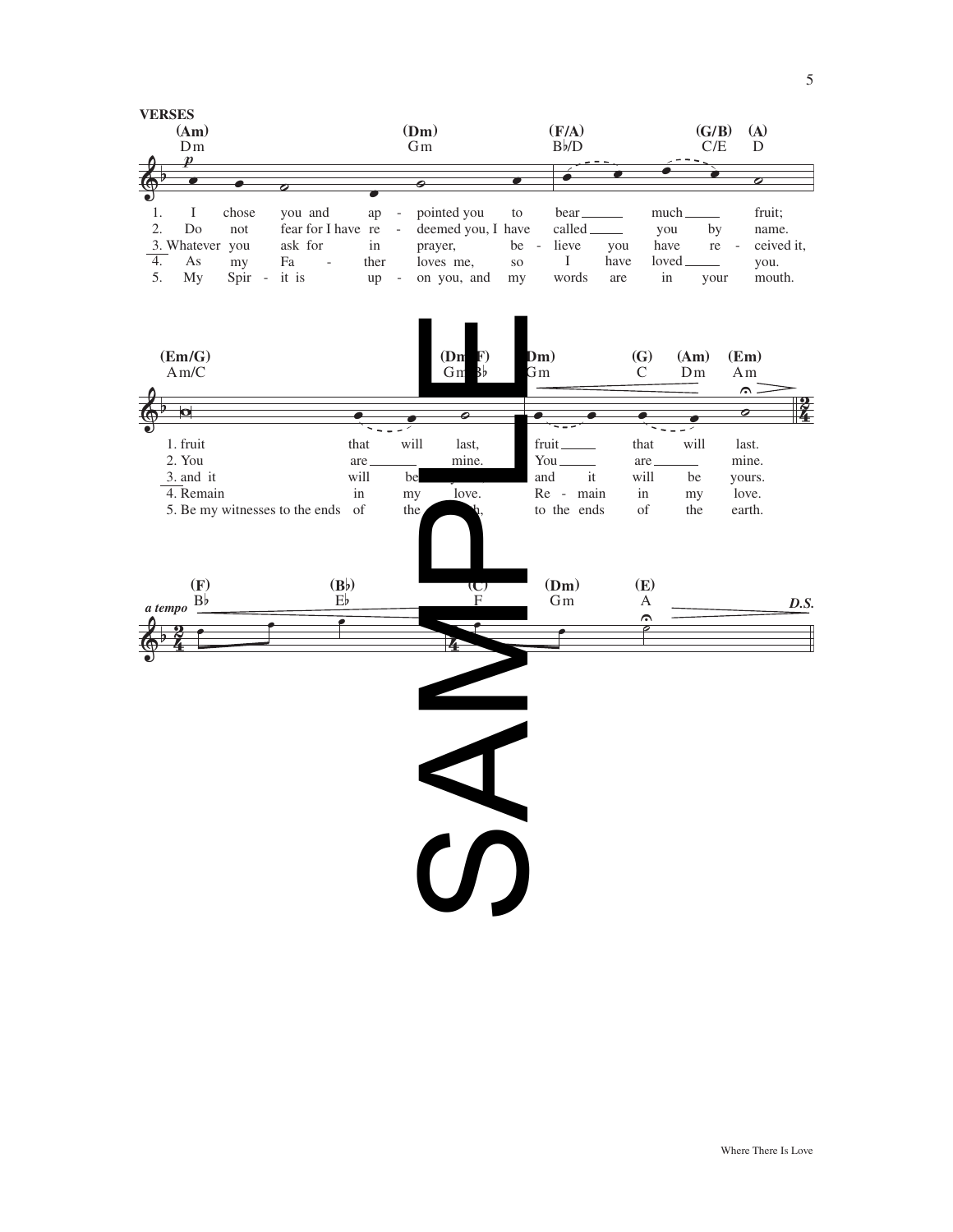## Where There Is Love

SOLO INSTRUMENT in C<br>
Christopher Walker

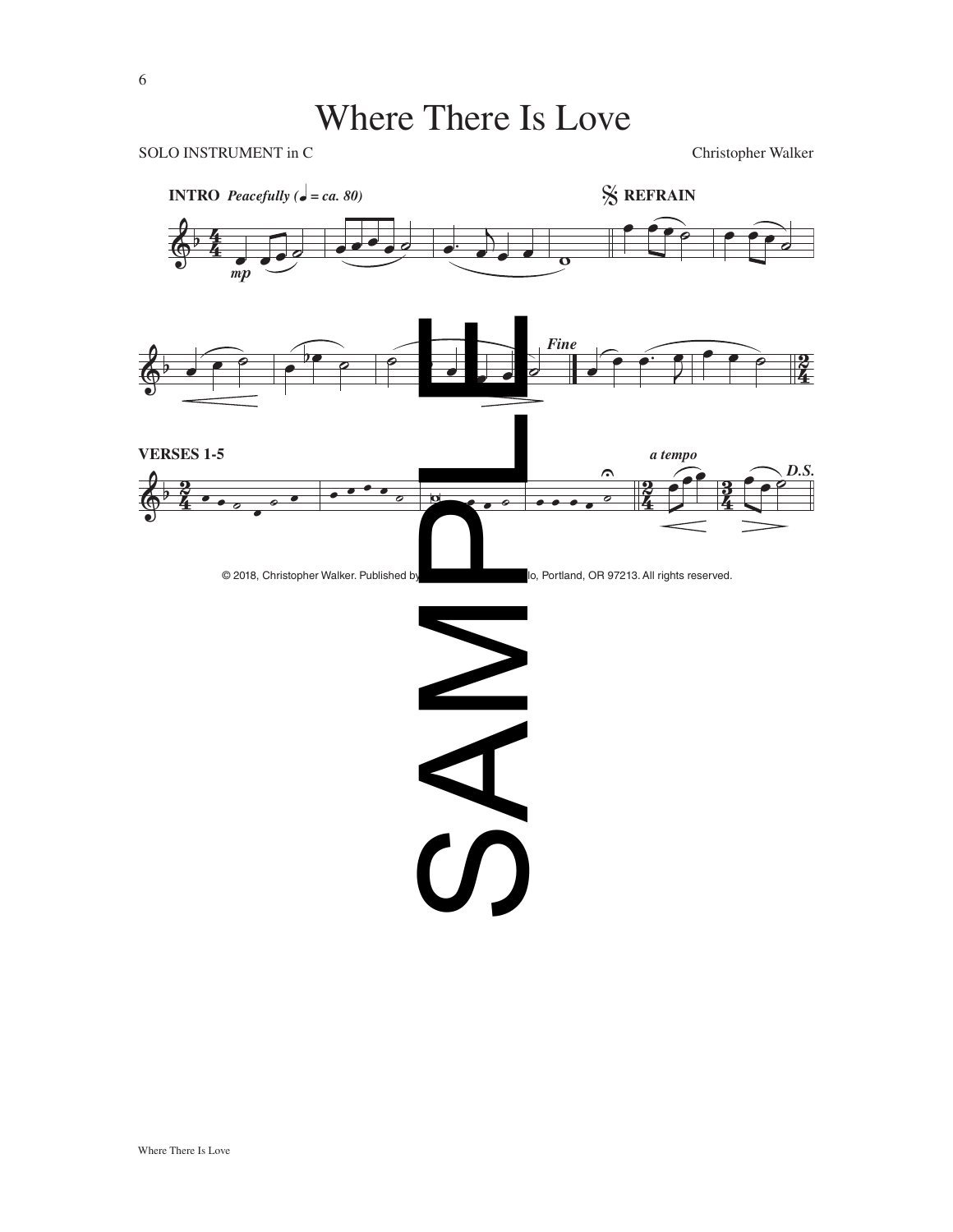## Where There Is Love

CELLO Christopher Walker